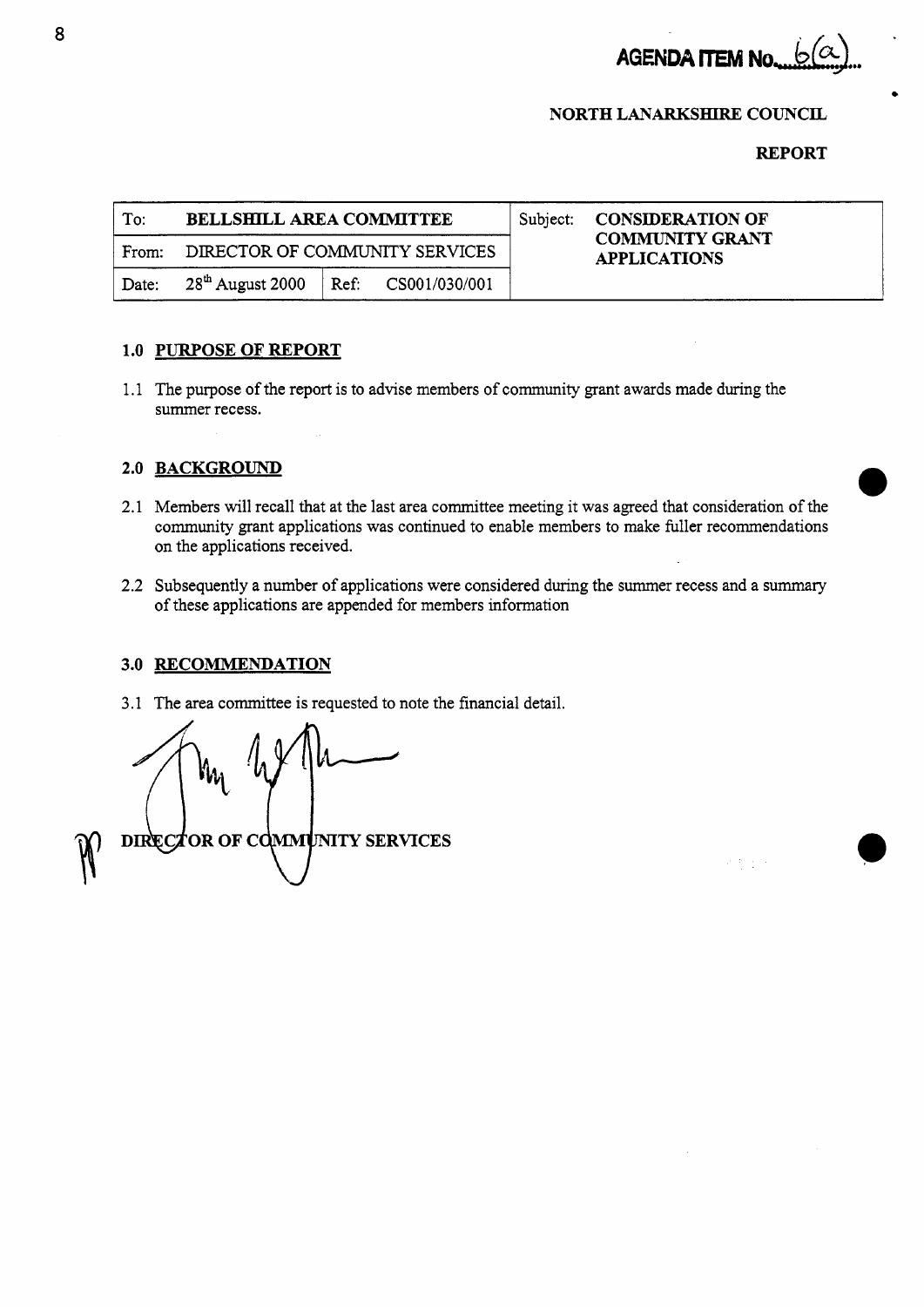**APPENDIX 1** 

 $\infty$ 

 $\lambda$ 

#### **NORTH LANARKSHIRE COUNCIL**

*0* 

### **COMMUNITY GRANT APPLICATIONS**

### **BELLSHILL AREA COMMITTEE**

| <b>Ref No:</b> | <b>Name of Group</b>                                     | Purpose                                                                                            | <b>Amount</b><br><b>Requested</b> | Area/Ward No:                                  | Recommendation | <b>Total</b>      |
|----------------|----------------------------------------------------------|----------------------------------------------------------------------------------------------------|-----------------------------------|------------------------------------------------|----------------|-------------------|
| CG99/00-852    | <b>Lanarkshire Association of</b><br><b>Burns Clubs</b>  | assist with cost of schools' competition                                                           | £1,000                            | 23                                             | $23 - £15$     | £15               |
|                |                                                          | (PREVIOUSLY AWARDED £678)                                                                          |                                   |                                                |                |                   |
| CG99/00-933    | <b>Myelin Project</b>                                    | assist with start-up costs of myelin self-help<br>project                                          | £630                              | North Lanarkshire Wide                         | $21 - Nil$     | Nil               |
|                |                                                          |                                                                                                    |                                   |                                                | $22 - Nil$     |                   |
|                |                                                          | (PREVIOUSLY AWARDED £290)                                                                          |                                   |                                                | $23 - Nil$     |                   |
| CG00/01-37     | <b>Caledonian Award Scheme</b>                           | assist with general running costs of awards<br>scheme for disabled young people                    | £1,000                            | 1 to 70                                        | $21 - Nil$     | Nil               |
|                |                                                          |                                                                                                    |                                   |                                                | $22 - Nil$     |                   |
|                |                                                          |                                                                                                    |                                   |                                                | $23 - Nil$     |                   |
| CG00/01-41     | Airdrie Victoria Shotokai 2000                           | assist with purchase of equipment                                                                  | £821                              | 23, 40, 41, 42, 43, 44, 47, 48,<br>48, 51 & 62 | $23 - Nil$     | Nil               |
| CG00/01-42     | Lourdes Scottish Youth Group<br>(HCPT)                   | assist with cost of training young people<br>and travelling to Lourdes                             | £1,000                            | Motherwell and Wishaw                          | 24 - £100      | £100 and continue |
| CG00/01-43     | <b>New Stevenston and District</b><br><b>Garden Club</b> | assist with purchase of equipment, general<br>running expenses and cost of hosting<br>annual event | £500                              | Bellshill, Motherwell and Wishaw               | 24 - £50       | £100 and continue |
|                |                                                          |                                                                                                    |                                   |                                                | 28 - £50       |                   |
| CG00/01-48     | <b>New Stevenston Community</b><br>Council               | assist with cost of outing                                                                         | £1,000                            | 5 to 28                                        | $21 - nil$     | Nil               |
|                |                                                          |                                                                                                    |                                   |                                                | $22 - nil$     |                   |
|                |                                                          |                                                                                                    |                                   |                                                | $23 - nil$     |                   |
|                |                                                          |                                                                                                    |                                   |                                                | $28 - nil$     |                   |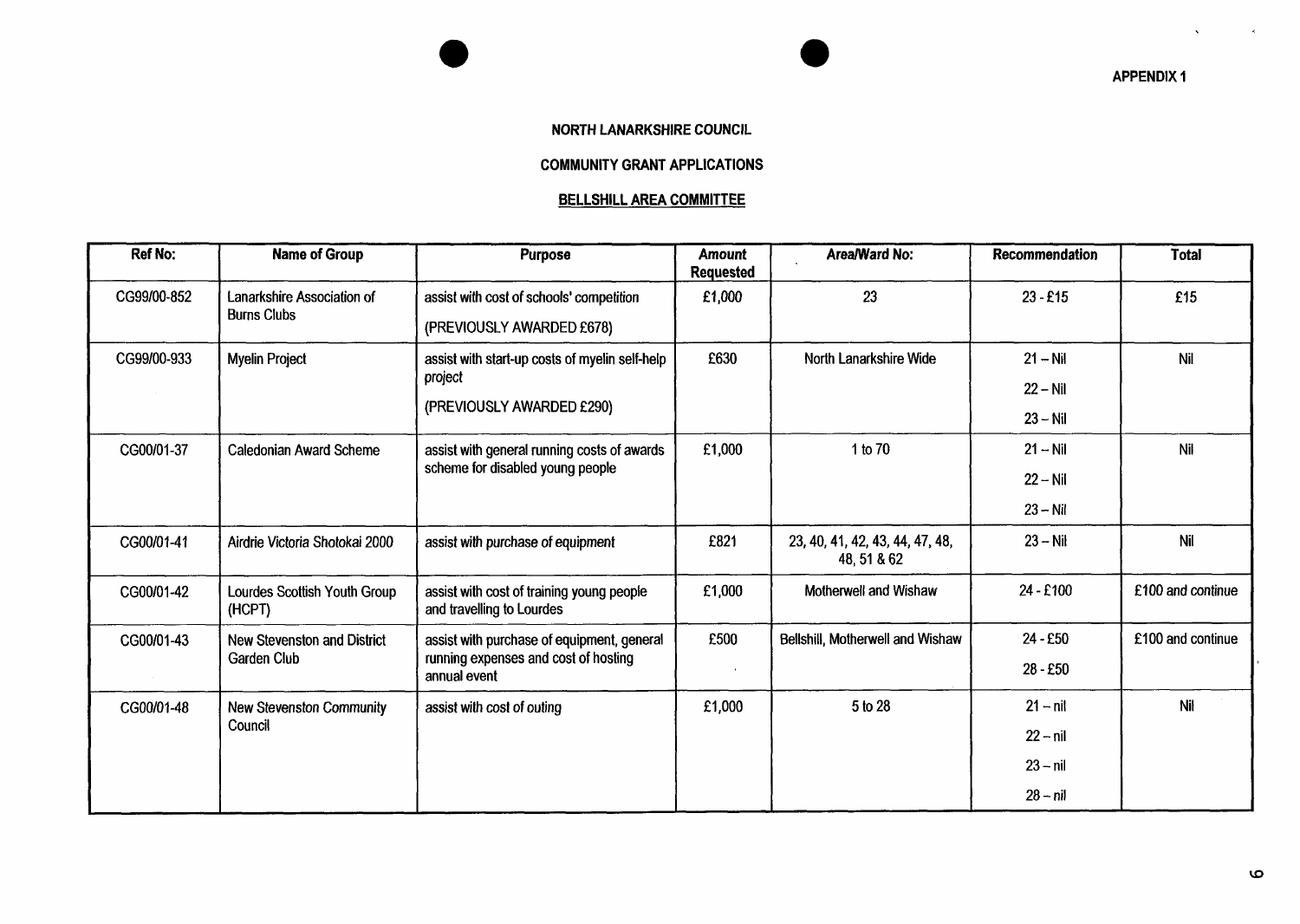| Ref No:           | Name of Group                                            | <b>Purpose</b>                                                             | Amount<br><b>Requested</b> | Area/Ward No:                  | Recommendation | <b>Total</b>      |
|-------------------|----------------------------------------------------------|----------------------------------------------------------------------------|----------------------------|--------------------------------|----------------|-------------------|
| CG00/01-58        | Society for the Protection of the<br><b>Unborn Child</b> | assist with general running costs and<br>purchase of educational materials | £1,500                     | 1 to 5 & 21 to 30              | 23 - £150      | £300 and continue |
|                   |                                                          |                                                                            |                            |                                | 24 - £50       |                   |
|                   |                                                          |                                                                            |                            |                                | $28 - £50$     |                   |
|                   |                                                          |                                                                            |                            |                                | $30 - £50$     |                   |
| ALL:CG00/01-103   | Strathclyde Fire Brigade Pipe<br>Band                    | assist with purchase of replacement<br>equipment                           | £2000                      | 1 to 70                        | $21 - Nil$     | £50               |
|                   |                                                          |                                                                            |                            |                                | $22 - Nil$     |                   |
|                   |                                                          |                                                                            |                            |                                | $23 - Nil$     |                   |
|                   |                                                          |                                                                            |                            |                                | 24 - £50       |                   |
| ALL:CG00/01-110   | <b>New Stevenston Senior Citizens</b><br>Centre          | assist with cost of summer activity<br>programme                           | £1,500                     | 5, 28                          | 28 - £200      | £200              |
| ALL:CG00/01 - 118 | <b>Twenty Twenty</b>                                     | assist with costs of video production                                      | £2000                      | 2, 3, 4, 5, 22, 23, 24, 25, 26 | $21 - nil$     | Nil               |
|                   |                                                          |                                                                            |                            |                                | $22 - nil$     |                   |
|                   |                                                          |                                                                            |                            |                                | $23 - nil$     |                   |
| ALL:CG00/01 - 127 | Lanarkshire Keyboard Club                                | purchase of audio equipment                                                | £600                       | 1 to 70                        | $21 - nil$     | Nil               |
|                   |                                                          |                                                                            |                            |                                | $22 - ni$      |                   |
|                   |                                                          |                                                                            |                            |                                | $23 - nil$     |                   |

 $\mathcal{L}^{\text{max}}_{\text{max}}$ 

 $\mathcal{A}$ 

 $\mathcal{A}^{\pm}$ 

 $\mathcal{F}$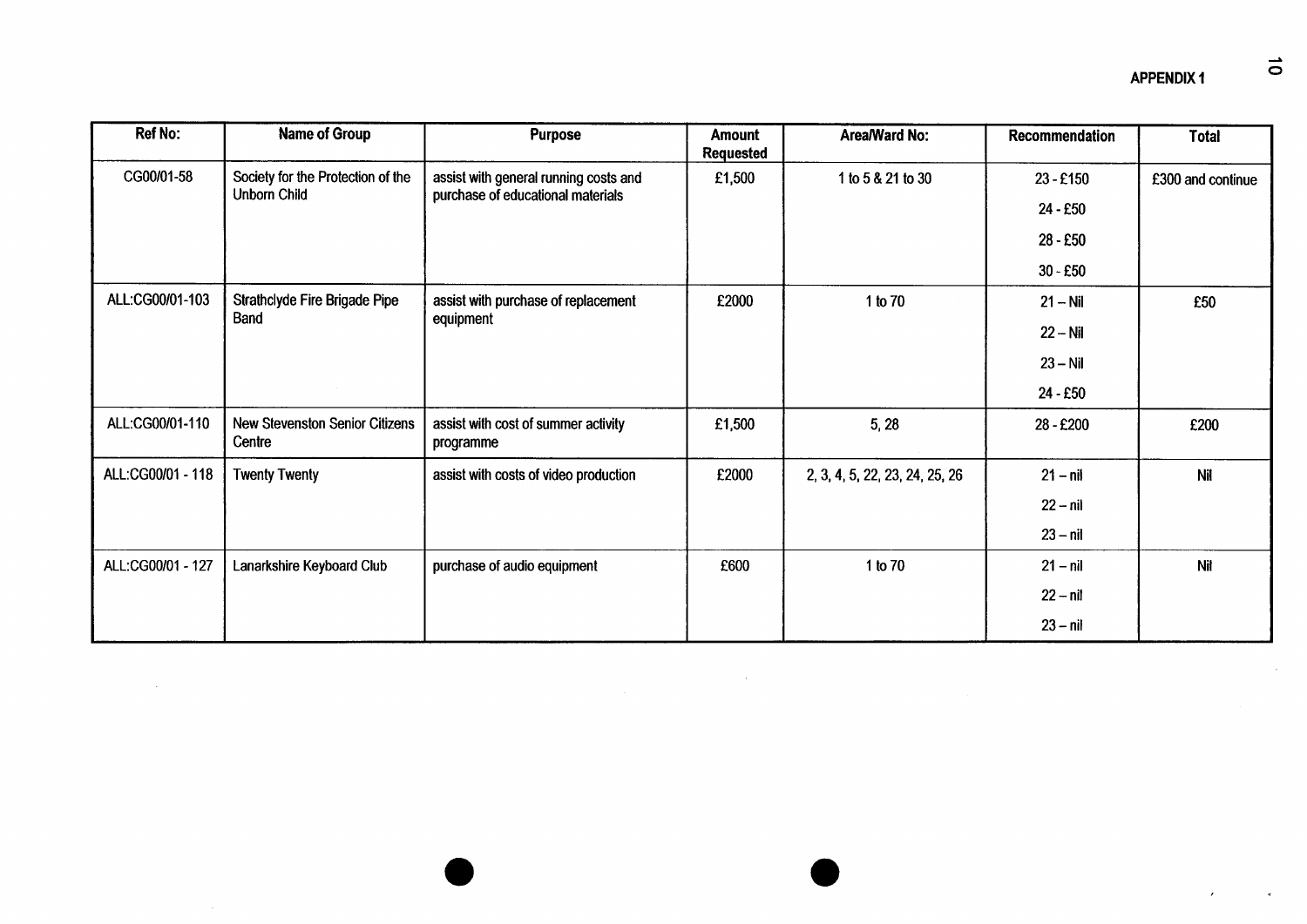# **BELLSHILL AND DISTRICT AREA COMMITTEE**

# Community Grant Applications

| <b>Ref No:</b>                | <b>Name of Group</b>                         | <b>Purpose</b>                                                                                          | <b>Amount</b><br><b>Requested</b> | Area/Ward No: | <b>Recommendation</b> | <b>Total</b> |  |  |
|-------------------------------|----------------------------------------------|---------------------------------------------------------------------------------------------------------|-----------------------------------|---------------|-----------------------|--------------|--|--|
| <b>Continued Applications</b> |                                              |                                                                                                         |                                   |               |                       |              |  |  |
| CG99/00-796                   | <b>Burnhead Bowling Club</b>                 | assist with costs of painting changing                                                                  | £1500                             | 21, 22, 23    | 21 - £250             | £1,000       |  |  |
|                               |                                              | facilities and repair and renew seating                                                                 |                                   |               | 22 - £250             |              |  |  |
|                               |                                              |                                                                                                         |                                   |               | 23 - £500             |              |  |  |
| CG99/00-806                   | <b>Limited Edition Youth Group</b>           | assist with purchase of games and craft<br>equipment<br>(PREVIOUSLY AWARDED £100)                       | £400                              | 21 to 30      | $21 - nil$            | Continue     |  |  |
|                               |                                              |                                                                                                         |                                   |               | $22 - nil$            |              |  |  |
|                               |                                              |                                                                                                         |                                   |               | $23 - nil$            |              |  |  |
| CG99/00-809                   | <b>Sacred Heart Parish Hall</b><br>Committee | assist with purchase of new windows, door<br>lighting and toilets for hall<br>(PREVIOUSLY AWARDED £750) | £1000                             | 21, 22, 23    | $21 - nil$            | £100         |  |  |
|                               |                                              |                                                                                                         |                                   |               | $22 - nil$            |              |  |  |
|                               |                                              |                                                                                                         |                                   |               | $23 - nil$            |              |  |  |
|                               |                                              |                                                                                                         |                                   |               | 24 - £100             |              |  |  |
| CG99/00-836                   | <b>Viewpark Thistle AFC</b>                  | assist with admin costs and travel<br>expenses<br>(PREVIOUSLY AWARDED £50)                              | £500                              | 21, 22, 23    | $21 - £100$           | £400         |  |  |
|                               |                                              |                                                                                                         |                                   |               | 22 - £100             |              |  |  |
|                               |                                              |                                                                                                         |                                   |               | 23 - £200             |              |  |  |
| CG99/00-871                   | Hattonrigg Senior Citizens Club              | assist with cost of social evening to                                                                   | £300                              | 24 & 30       | 24 - £75              | £150         |  |  |
|                               |                                              | commemorate club's silver jubilee                                                                       |                                   |               | $30 - £75$            |              |  |  |
|                               |                                              | (PREVIOUSLY AWARDED £150)                                                                               |                                   |               |                       |              |  |  |

 $\sim$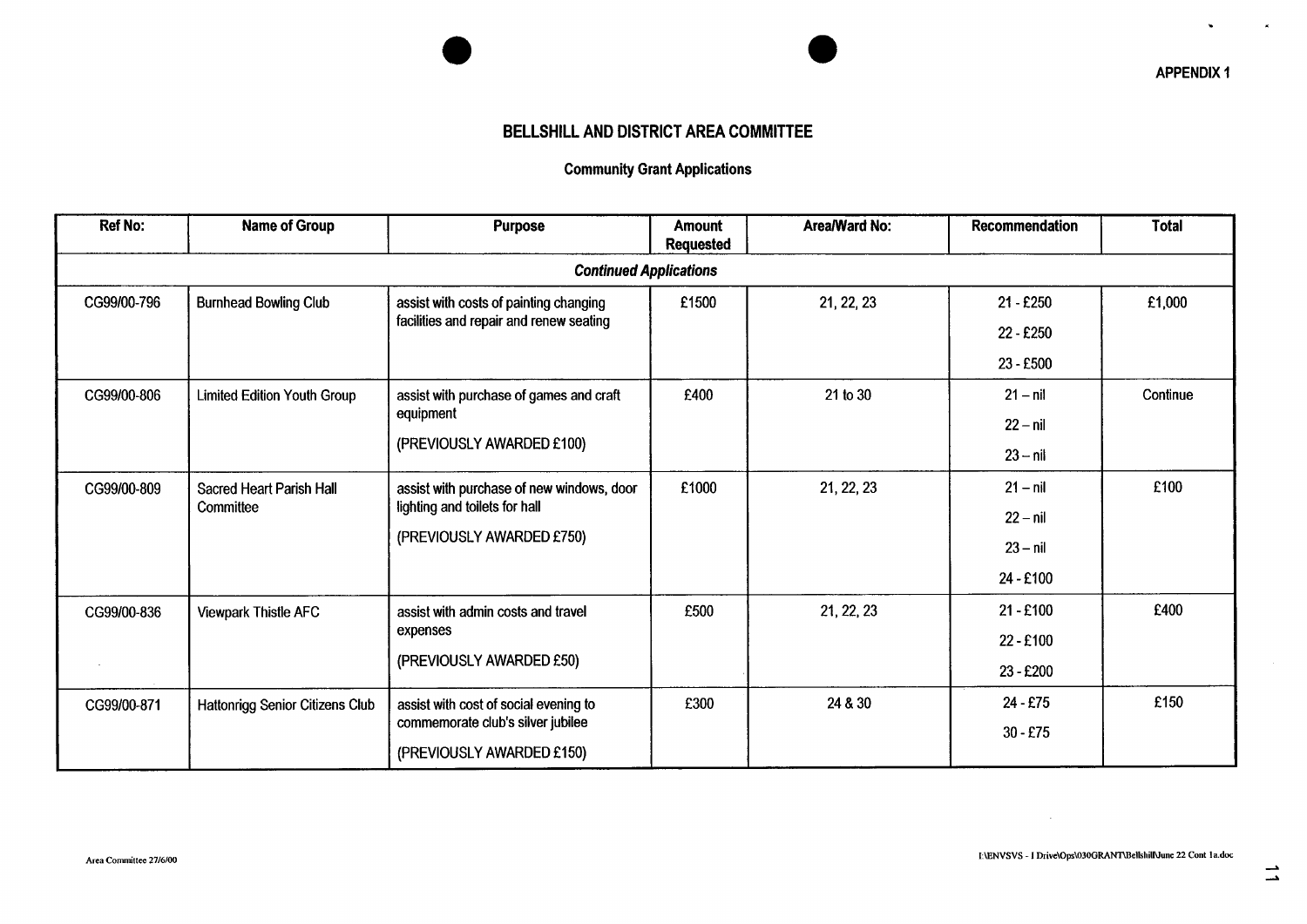$\mathbf{x}$